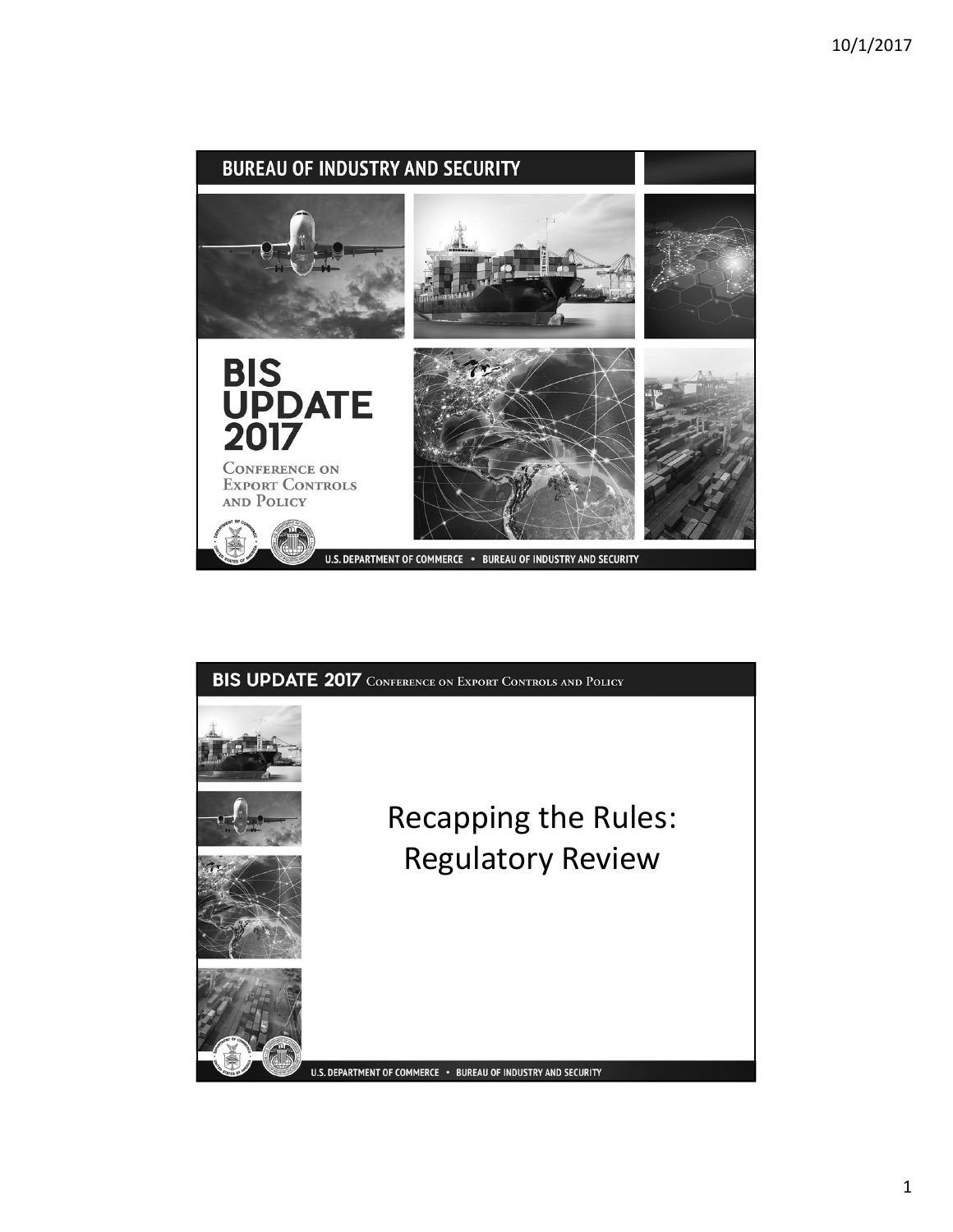

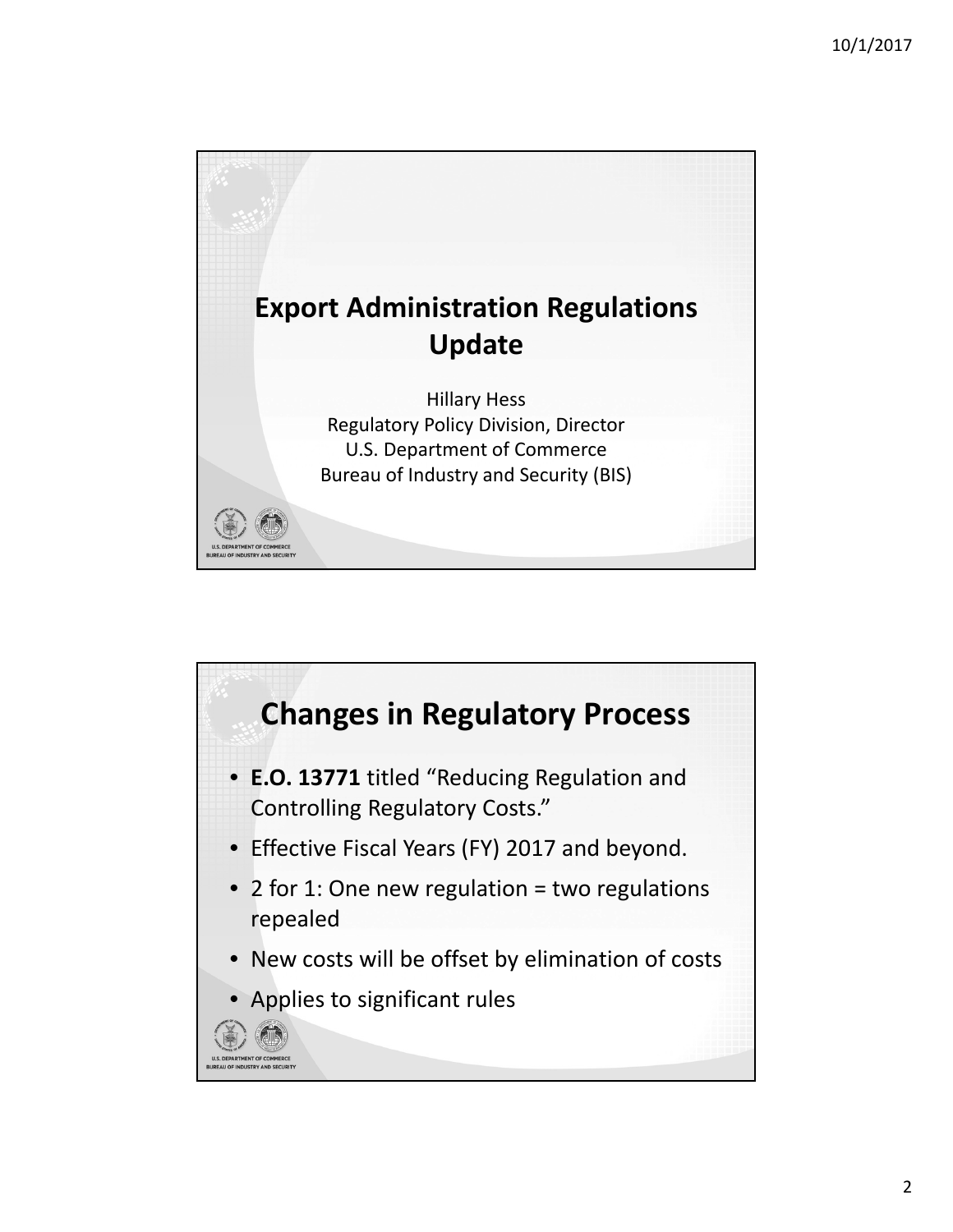

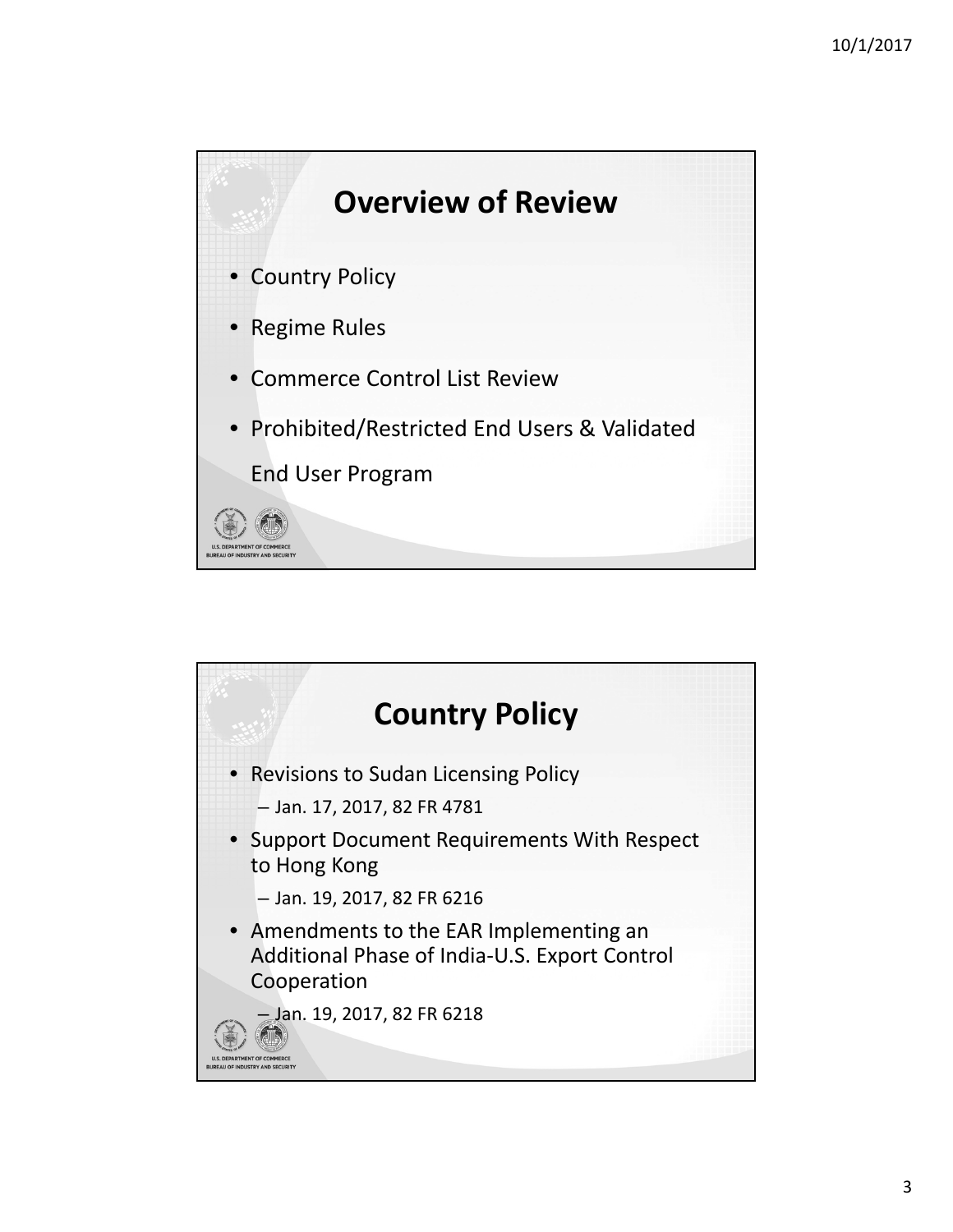

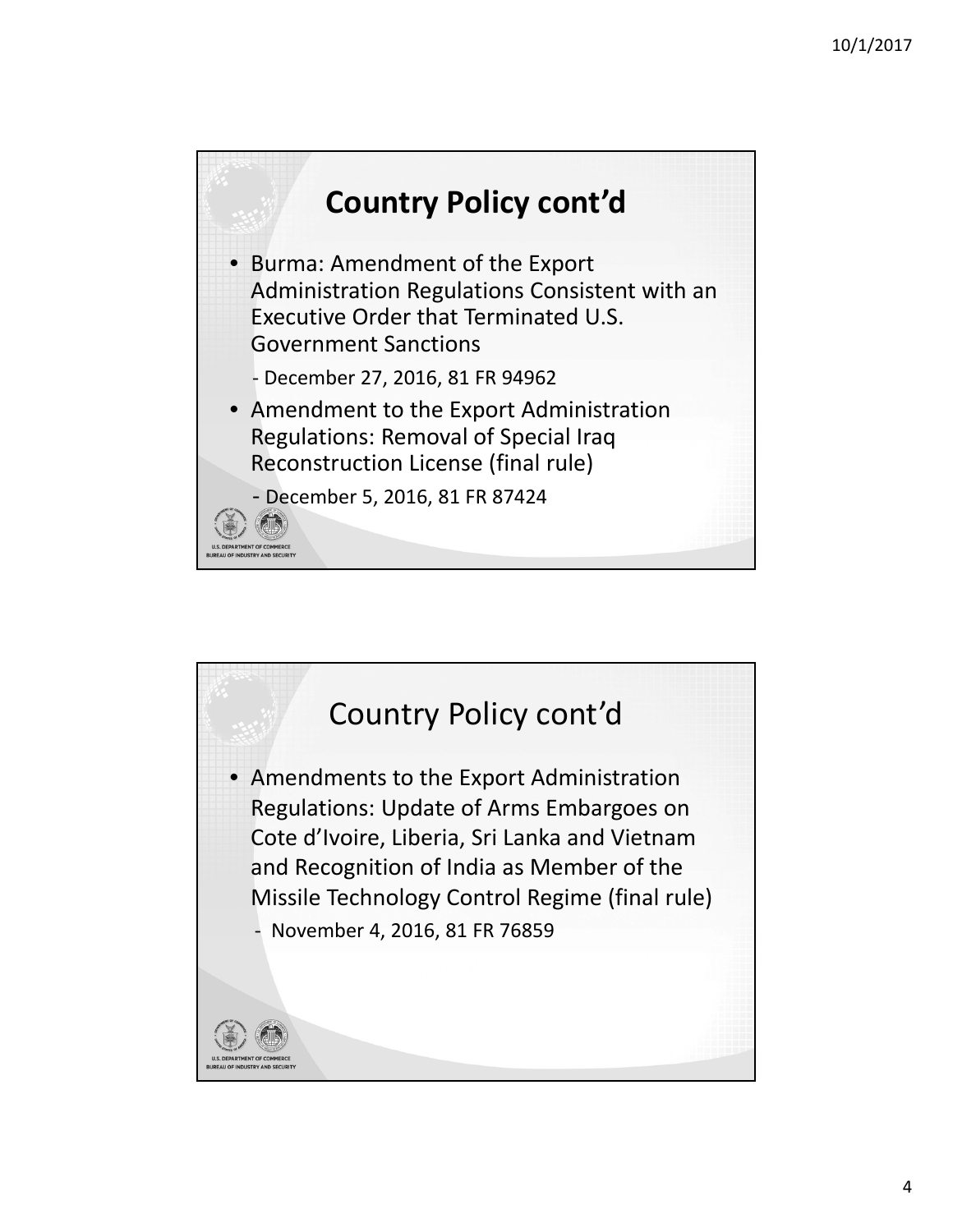

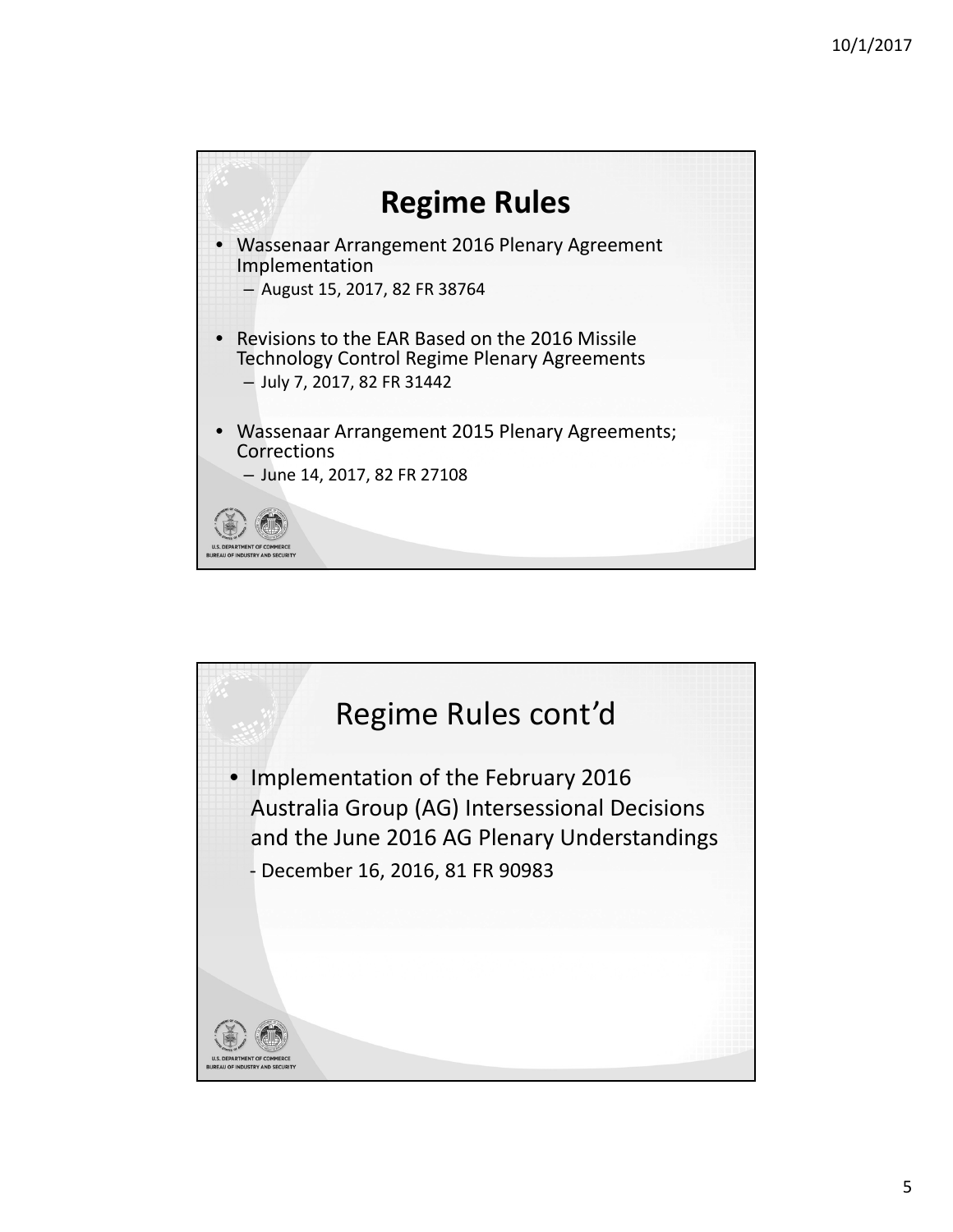

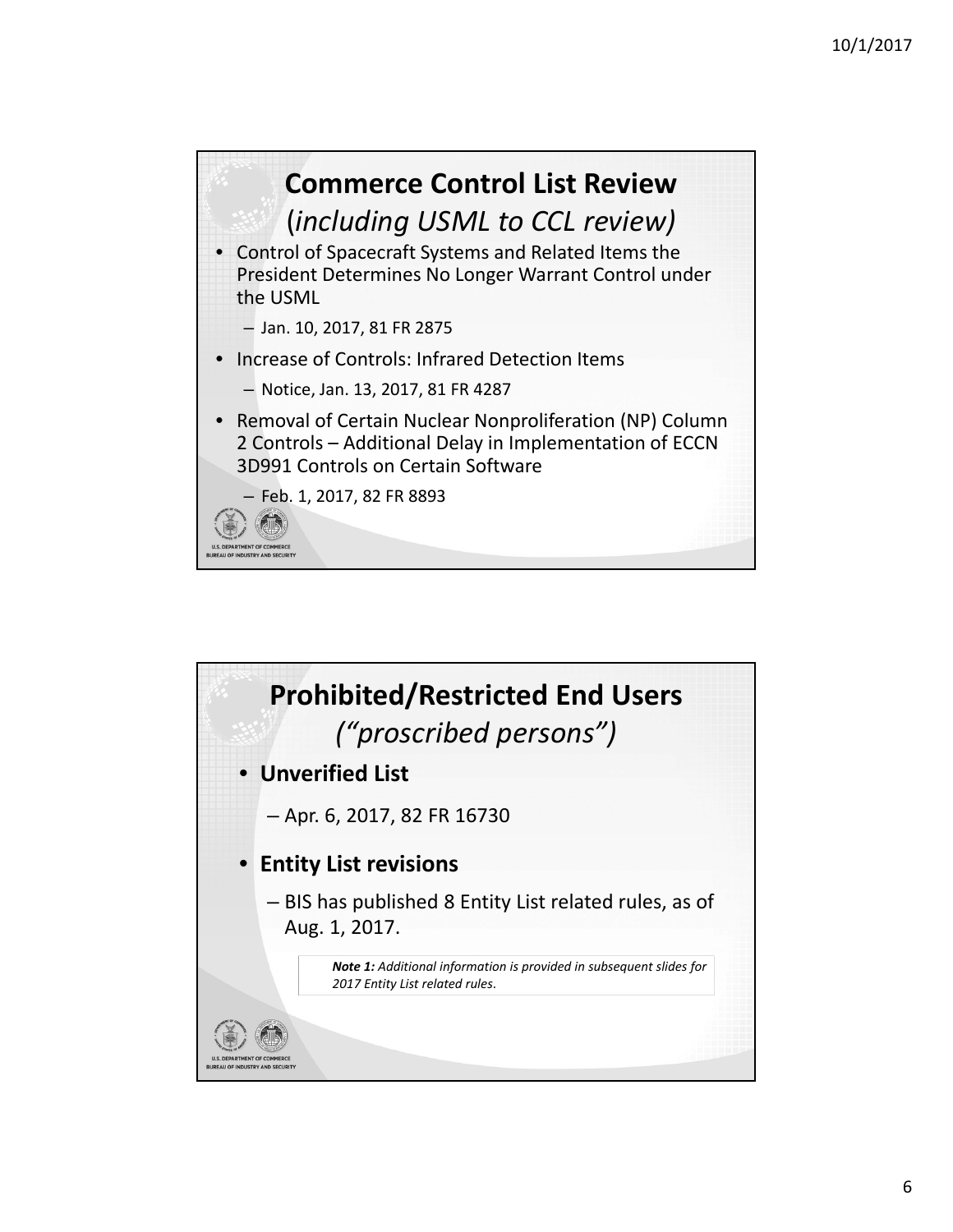| <b>Description</b>                                                                              | <b>Number of rules</b>                                                                                              |
|-------------------------------------------------------------------------------------------------|---------------------------------------------------------------------------------------------------------------------|
| <b>Russian sanctions related</b><br><b>Entity List rules</b>                                    | <b>3 rules</b> , including a conforming<br>change to an OFAC GL, included in<br>one of the other Entity List rules. |
| <b>ZTE related rules, including</b><br>Temporary General License (TGL)<br>and Entity List rules | 2 rules (TGL extension; and ZTE<br>removal, addition, and TGL<br>removal)                                           |
| <b>Other</b> Entity List rules                                                                  | 3 rules, including one that made a<br>conforming change for an OFAC<br>general license.                             |

| Date/FR cite                   | <b>EL changes</b>                                    |
|--------------------------------|------------------------------------------------------|
| Jan. 4, 2017 (82 FR 722)       | 5 additions (§ 744.11)                               |
| Apr. 18, 2017 (82 FR<br>18217) | 1 modification to conform<br>to OFAC general license |
| Jun. 22, 2017 (82 FR<br>28405) | 10 additions (§ 744.11)                              |

O MENT OF COMM<br>DUSTRY AND SE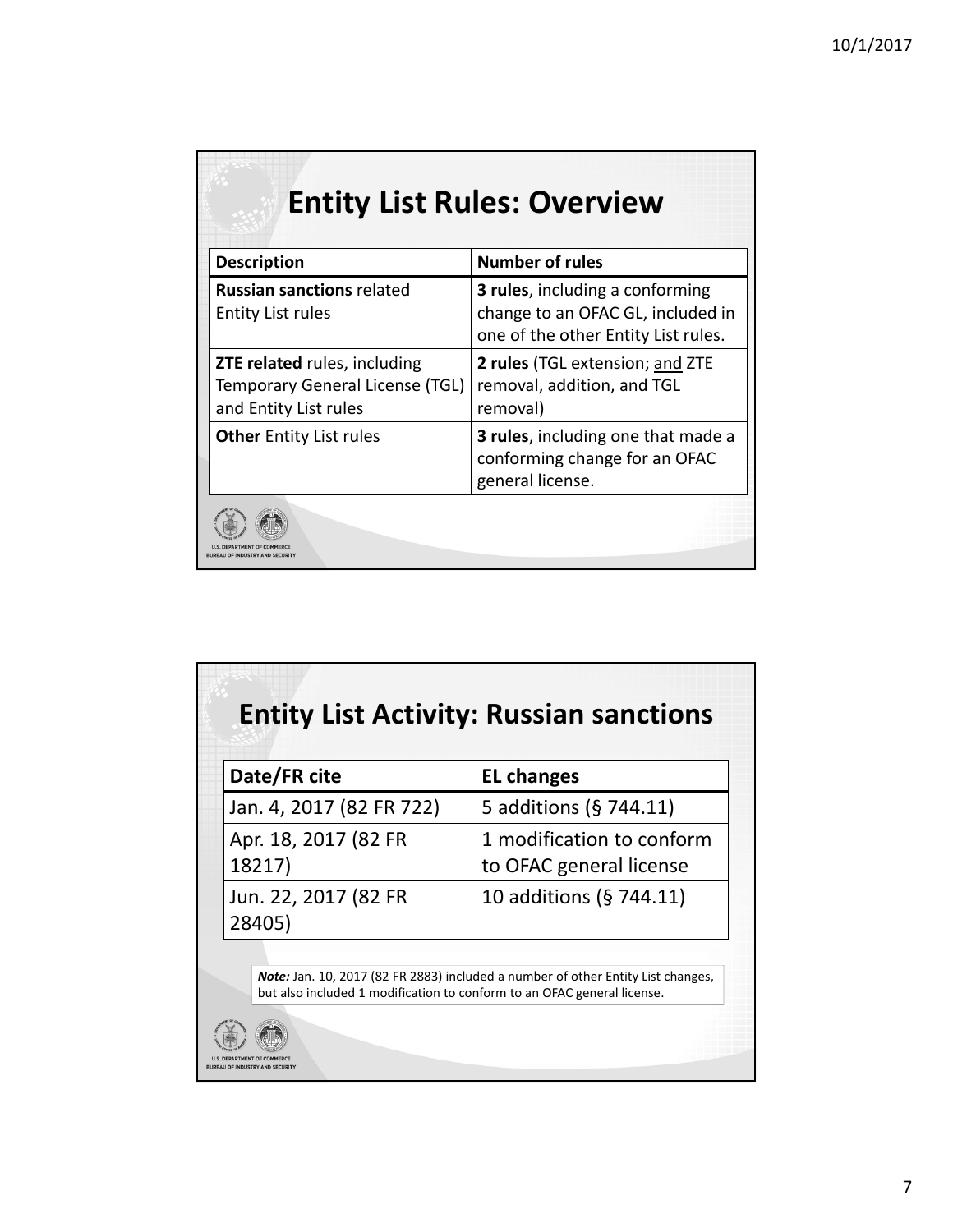| <b>Entity List Activity: ZTE related</b> |                                                                                                                                                                                                                                           |  |
|------------------------------------------|-------------------------------------------------------------------------------------------------------------------------------------------------------------------------------------------------------------------------------------------|--|
| Date/FR cite                             | <b>EL changes</b>                                                                                                                                                                                                                         |  |
| Feb. 24, 2017 (82 FR 11505)              | TGL extension of validity,<br>but removed completely on<br>Mar. 29, 2017                                                                                                                                                                  |  |
| Mar. 29, 2017 (82 FR 15458)              | ZTE removal (2 entries), 1<br>addition, and removal of<br><b>TGL</b>                                                                                                                                                                      |  |
|                                          | <b>Note:</b> The 2017 ZTE related rules include references to the earlier ZTE related<br>rules. The earlier ZTE related rules provide additional context on ZTE's<br>addition to the Entity List, creation of the TGL and TGL extensions. |  |

| Date/FR cite                | <b>EL changes</b>                                                       |
|-----------------------------|-------------------------------------------------------------------------|
| *Jan. 10, 2017 (82 FR 2883) | 5 additions (§ 744.11),<br>1 removal (§ 744.16), and<br>5 modifications |
| Mar. 29, 2017 (82 FR 15461) | 7 removals (§ 744.16)                                                   |
| May 26, 2017 (82 FR 24242)  | 16 additions (§ 744.11), and<br>2 modifications                         |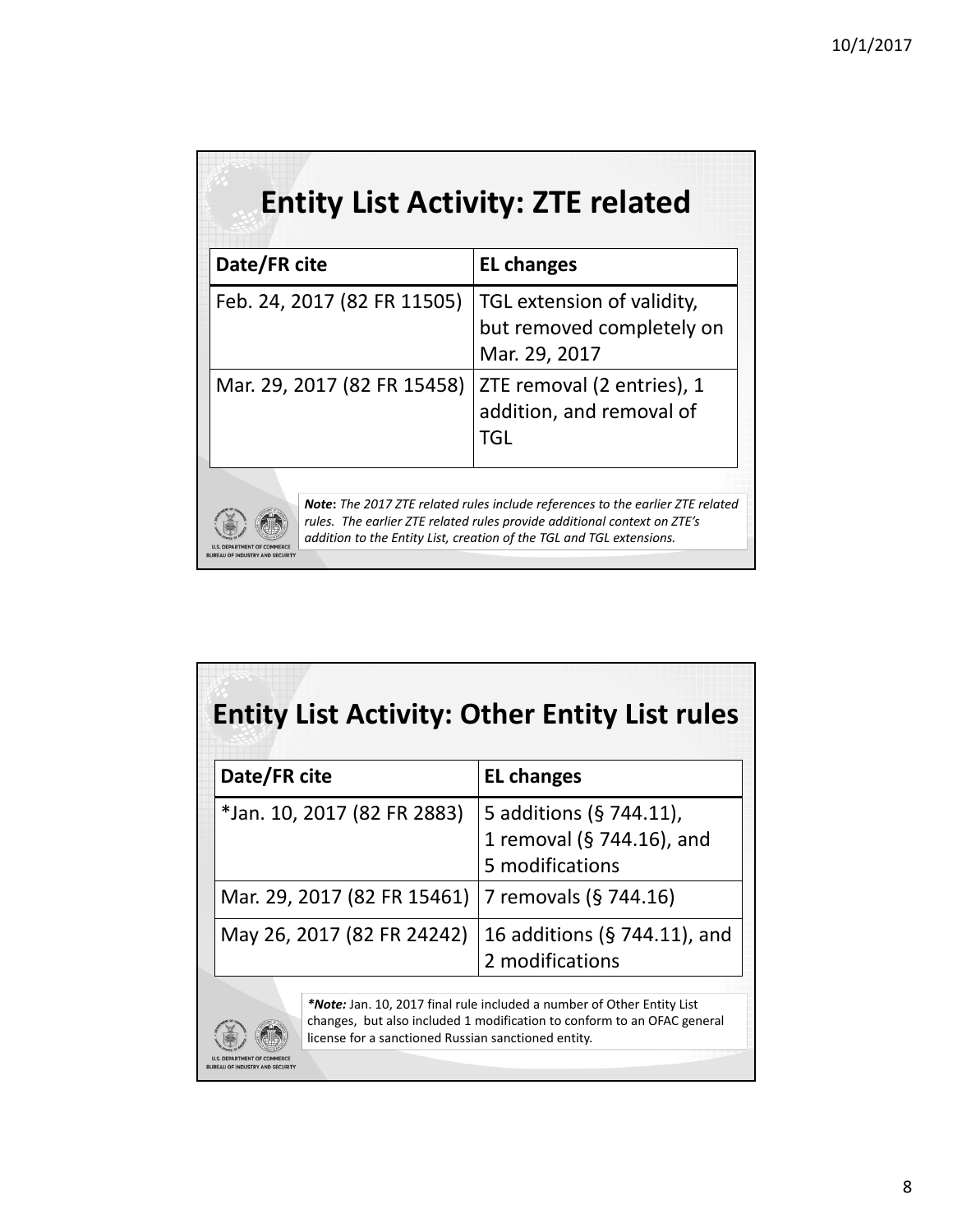

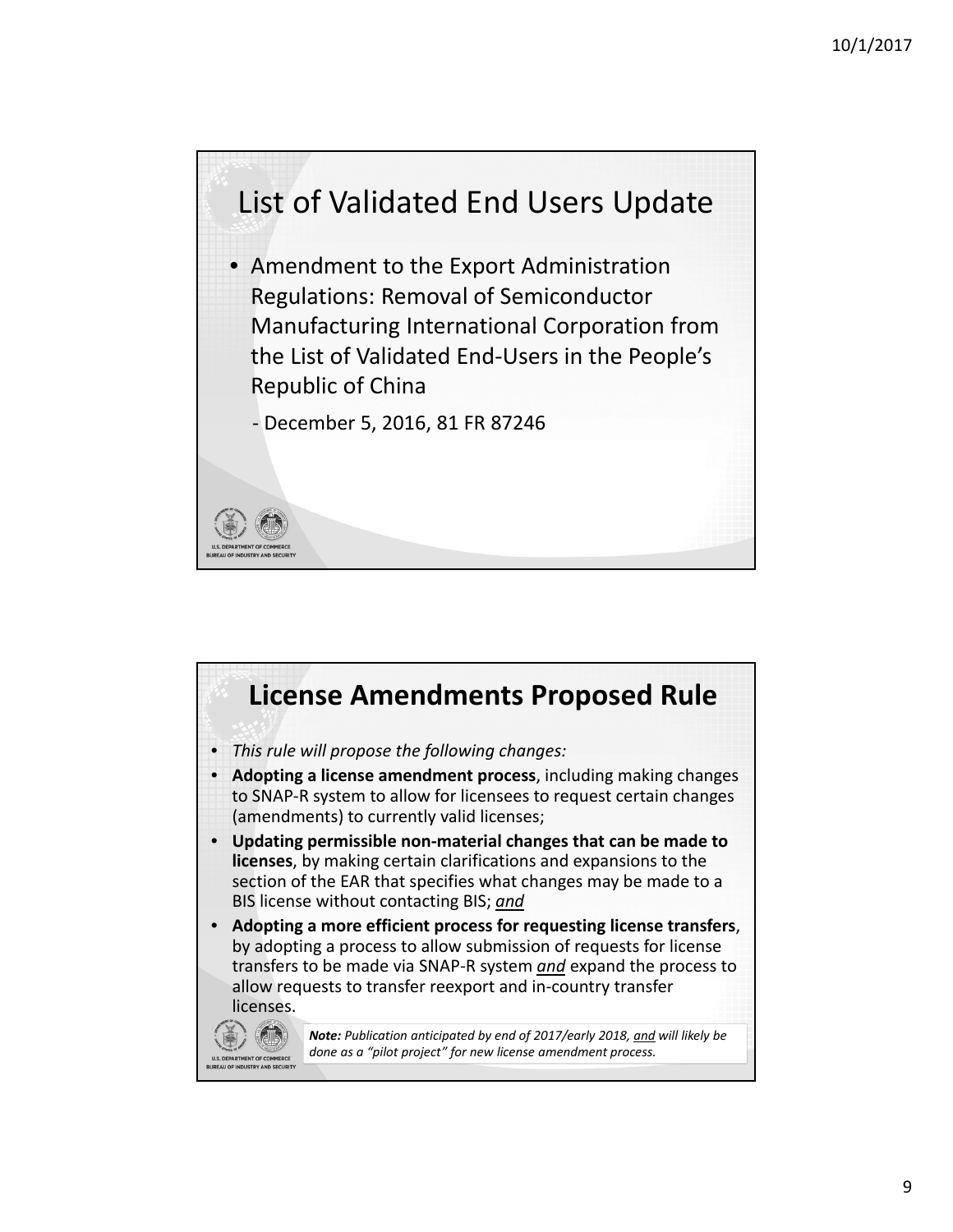

| <b>Benefits of Adopting</b><br><b>License Amendment Process</b> |                                                                                                                                                                                            |  |
|-----------------------------------------------------------------|--------------------------------------------------------------------------------------------------------------------------------------------------------------------------------------------|--|
| <b>Benefit</b>                                                  | <b>Description</b>                                                                                                                                                                         |  |
| 1                                                               | Reinforce need for licensees to stay within the scope of a license.                                                                                                                        |  |
| $\mathfrak{p}$                                                  | Improve usefulness of licenses for licensees by creating a more efficient and<br>transparent process for requesting changes.                                                               |  |
| 3                                                               | Reduce number of new licenses that need to be reviewed, which will reduce<br>burden on agencies, provided license amendment process is implemented<br>efficiently.                         |  |
| 4                                                               | Reduce burden on BIS for processing changes to licenses on paper ( $\S$ § 750.7(c)(2),<br>(g)(2), and 750.10) and reduce burden on licensees for submitting such paper-<br>based requests. |  |
| 5                                                               | Improve data integrity and traceability for licensed transactions.                                                                                                                         |  |
|                                                                 | 20                                                                                                                                                                                         |  |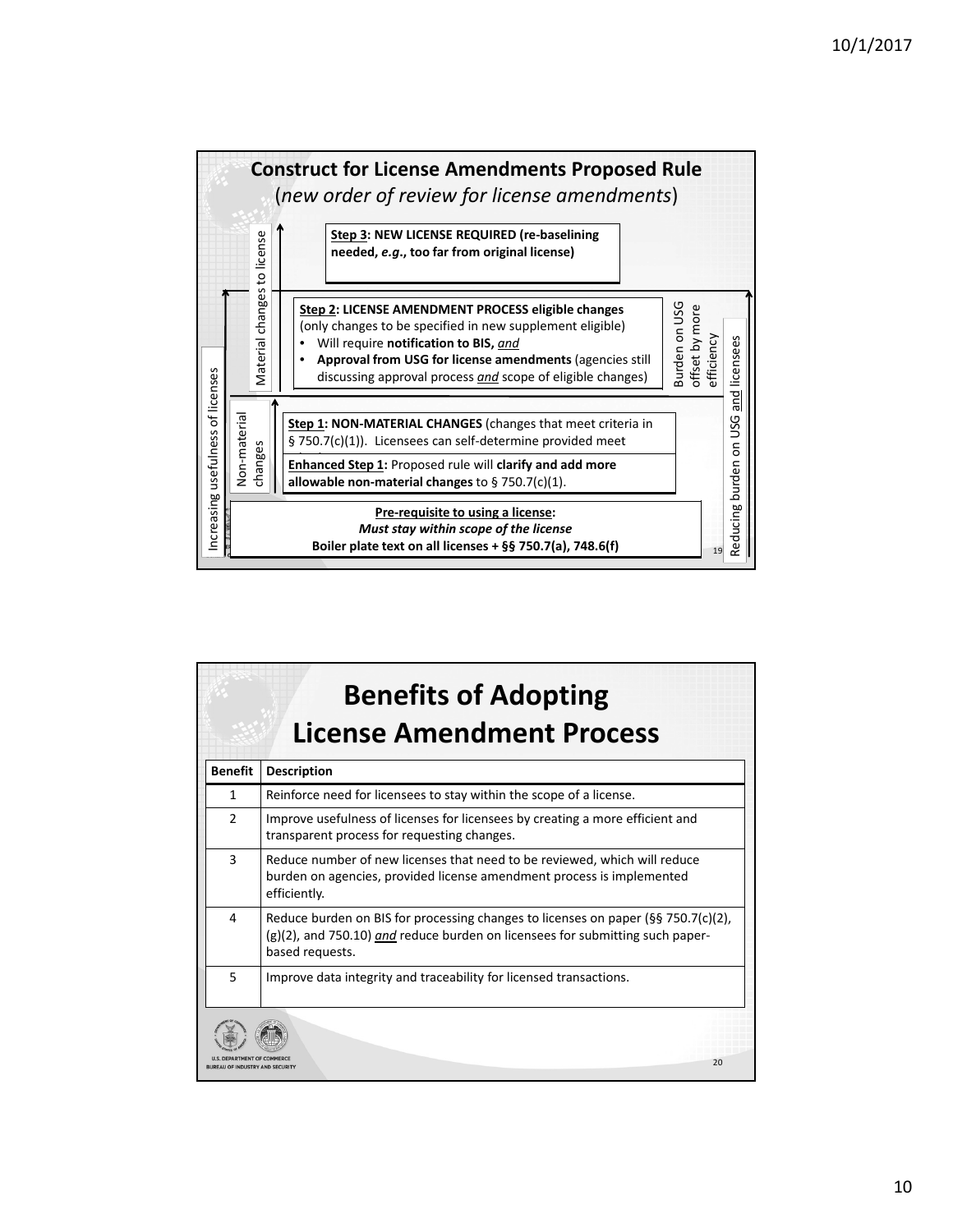